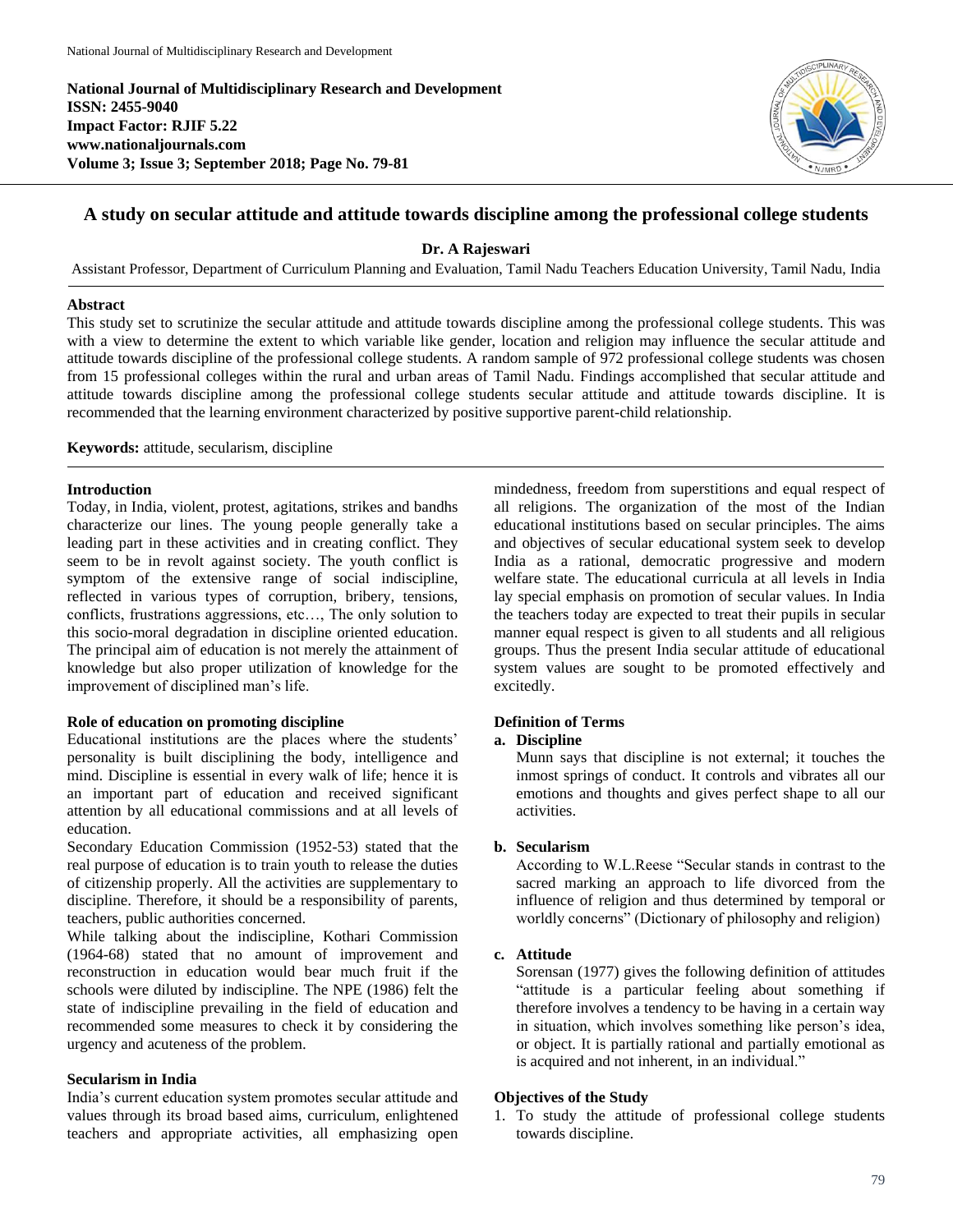- 2. To study the secular attitude of professional college students.
- 3. If there is any significant difference in the secular attitude among the professional college students with respect to their
	- a. Gender (Male and Female)
	- b. Location (Urban and Rural)
	- c. Religion (Hindu, Christian and Muslim)
- 4. Whether there is any significant difference in the attitude towards discipline among the professional college students with respect to their.
	- a. Gender (Male and Female)
	- b. Location (Urban and Rural)
	- c. Religion (Hindu, Christian and Muslim)
- 5. Relationship between attitude towards discipline and secular attitude among professional college students.

### **Hypotheses of the Study**

The following hypotheses were formulated for the study,

- 1. The attitude of the professional college students towards discipline is favorable and high.
- 2. The secular attitude of professional college students is favorable and high.
- 3. There is significant difference between attitude towards discipline among the professional college students with respect to their
	- a. Gender (Male and Female)
	- b. Location (Urban and Rural)
	- c. Religion (Hindu, Christian and Muslim)
- 4. There is significant difference between secular attitude among the professional college students with respect to their

a. Gender (Male and Female)

- b. Location (Urban and Rural)
- c. Religion (Hindu, Christian and Muslim)
- 5. There is significant relationship between attitude towards discipline and secular attitude among professional college students.

#### **Methodology**

#### **Method**

Normative survey method was adopted in this study.

### **Sample**

As many as 972 professional college students studying in professional colleges in Tamil Nadu has been chosen with the help of stratified random sampling technique as sample for the this study.

### **Tools**

- 1. An attitude towards discipline scale was constructed and Standardized by Visvanathan. G (2010).
- 2. Secularity scale constructed and standardized by Sundarajan. S (1992)

#### **Statistical Technical used**

The statistical techniques such as Mean, Standard Deviation,

't' test 'F' ratio and Pearson's Product Moment correlation were employed.

## **Descriptive Analysis**

| <b>Table 1:</b> Mean and Standard deviation of Attitude towards discipline |
|----------------------------------------------------------------------------|
| among the professional college students                                    |

| Variable                    |     | Mean         |  |
|-----------------------------|-----|--------------|--|
| Attitude towards discipline | ריר | .50<br>140.5 |  |

It could be observed from the table-1 the mean and standard deviation scores of the attitude towards discipline among professional college students is found to be 140.50 and 19.74 respectively. It is concluded that the attitude towards discipline among professional college students is highly favorable. Hence, the hypothesis No.1 is accepted.

**Table 2:** Mean and standard deviation of secular attitude among the professional college students

| <b>Variable</b>       | N | Mean |  |
|-----------------------|---|------|--|
| Secular .<br>Attitude |   |      |  |

The table-2 reveals that the mean and standard deviation of secular attitude among professional college students is found to be 67.33 and 9.06 respectively. It denotes that the secular attitude among professional college students is high. The hypothesis No.2 is accepted.

### **Differential Analysis**

**Table 3:** Attitude towards discipline among the Male and Female professional college students

| <b>Variable</b>  | Gender N   Mean   SD |  | $6+9$<br>value | Level of<br>significance |
|------------------|----------------------|--|----------------|--------------------------|
| Attitude towards | Male 535138.0420.42  |  | 4.34           | Significant at 0.01      |
| discipline       | Female437143.5118.46 |  |                | level                    |

The table-3 suggests that the male and female professional college students differ significantly in their level of attitude towards discipline. Therefore, the hypothesis No.3a is accepted.

**Table 4:** Attitude towards discipline among Urban and Rural professional college students

| <b>Variable</b>                         | Location N Mean SD |                  | $\ddot{\ }$<br>value | Level of<br>significance |
|-----------------------------------------|--------------------|------------------|----------------------|--------------------------|
| Attitude towards Urban 298 139.57 20.64 |                    |                  | 0.97                 | Not significant          |
| discipline                              | Rural              | 674 140.91 19.33 |                      |                          |

The table-3 suggests that the urban and rural professional college students do not differ significantly in their level of attitude towards discipline. Therefore, the hypothesis No.3b is rejected.